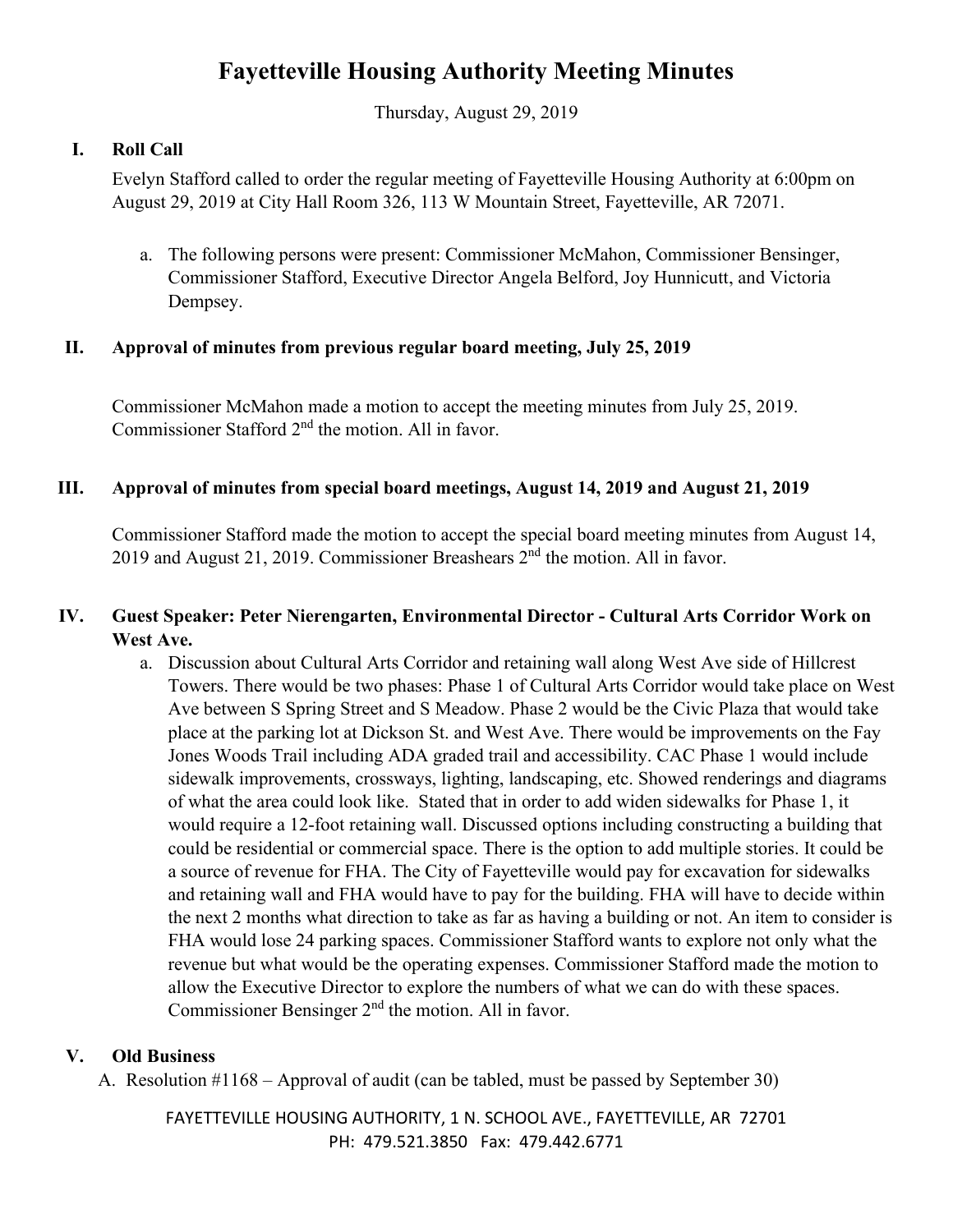- a. Commissioner Breashears motioned to approve the audit. Commissioner Stafford had questions about the financial statements themselves. If there are questions about the budget, Neil could answer those questions. He could come to the September meeting. Commissioner Stafford 2<sup>nd</sup> the motion. All in favor.
- B. Discussion of by-law changes, training recommendations and grievance policy and procedure updates
	- a. By-Law Changes: Angela Belford provided a printout of recommendations from the attorney. This is a draft and the attorney would like commissioners to fill in the number of meetings they feel commissioners should attend. Commissioner Stafford stated she would like FHA's requirements to match the city. Commissioner Breashears expressed he didn't understand why there was a need to chance anything. Angela Belford stated the 3-meeting requirement listed in the By-Laws was targeted towards regular board meetings and doesn't account for special meetings. Commissioner Breashears started reading the recommended changes specifically how to remove a commissioner and he thought only City Council could remove. He stated that the second paragraph: removing officer in standing is new to him. Angela Belford explained that at her training she was told that you have your federal, state, and by-laws and you are to use whichever one is the most restrictive. Commissioner Breashears made a motion to remove the second paragraph. Angela Belford expressed that these are proposed amendments that we could just add the first paragraph and not the second. Discussion of reasons why a commissioner may need to be removed from the board and the involvement of the city council. Commissioner Breashears would like to ask regarding the first paragraph can we vote to remove a commissioner, or do we vote to recommend to city council to remove a commissioner. Commissioner Stafford made a motion to ask attorney for recommendations to changes to our By-Laws regarding special meetings, notices, and any other changes he sees fit from reading through our By-Laws. Commissioner Breashears 2nd the motion. All in favor.
	- b. Training Recommendations: Angela Belford uploaded a list of recommended trainings. FOIA, Sexual/Race/Age Harassment, Disability Accommodation, and general board training. On September  $16<sup>th</sup>$  at 3pm new staff will be attending Fair Housing Training, the board is welcome to attend if interested. Commissioner Breashears will be attending Commissioner Ethics training in Hot Springs September 10-13th. Commissioner Basics Training is held in the fall and spring. Commissioners are to attend at least one training a year. Our attorney hosts general board training but also has a training specific for resident commissioners. Commissioner Bensinger asked if commissioners should attend all these training at some point. Angela Belford stated that these are the recommendations but do not have to be done at once. Commissioner Stafford stated that commissioners will acknowledge these trainings and strive to complete them in the future. Angela Belford stated that the attorney did not have time yet to work on the grievance procedure for residents to file a complaint on a commissioner. Commissioner Breashears stated that there is a procedure already in place and that they file a written complaint and if there are findings, then move forward with an informal hearing. Angela Belford clarified and said that process is in place however there isn't a process for a non-resident to make a complaint against a commissioner.

#### **VI. New Business**

- C. First look and discussion of Personnel Policy
	- a. Angela Belford stated that this is a rewrite of our Personnel Policy with the assistance of our new HR consultant as there were gaps and misalignments with our current handbook and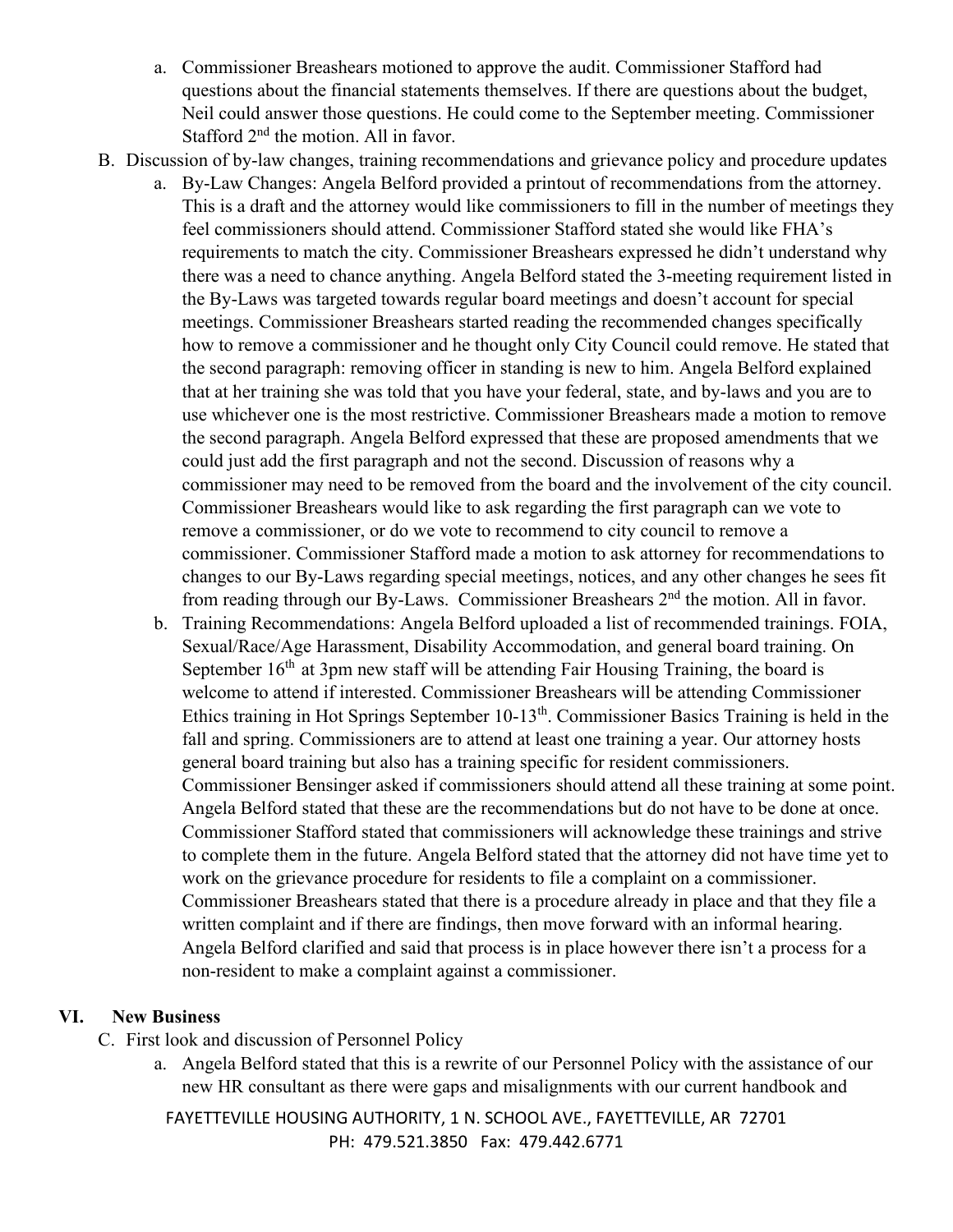policy. This is not a resolution but given early to provide plenty of time to review. Angela Belford stated that she wanted to point out a few specifics' points. First off, our HR consultant added all appropriate verbiage for all federal laws. They also broke down how you enforce policy. On page 10 there is a Code of Conduct and a Conflict of Interest. This is brought up because later in the meeting Angela will ask the board to pass a Code of Conduct for employees and she will work with the HR company to say that this Code of Ethics is required by HUD. We want to make sure everything is covered in the Code of Ethics as requested by HUD. We clarify very clearly the Fair Labor Standard Act on page 15 which talks about Exempt, Non-Exempt, Regular, Temporary employees. Also discusses how we handle overtime. On page 19, meal periods and breaks are specified. State law does not require FHA to give a 15-minute break, but we will be providing the breaks. We will need to clarify whether that 15-minute break happens one or two times a day.

On page 28, will be the biggest change proposed to the board. Currently our policy is we give 12 days of sick leave, 10 days' vacation for the first 2 years of service. Whether is it vacation and sick, if you give your proper 2 weeks' notice, FHA pays it out. It is budgeted under the liability line item. We allow employees to accrue 2 years of paid time off. What we are proposing is that instead of two separate calculations for sick and vacation we would like them to be combined. If someone doesn't get sick a lot, they will not have to worry about justifying time off. Commissioner Breashears commented that he thought FHA had a policy where we heavily recommended that everyone takes their vacation each year. Also stated that he believes we should stop paying out accrued sick leave. Angela Belford stated that she is unaware of such policy even though she encourages people to take paid leave. Commissioner Bensinger would like to know the opinions of the staff since this is a staff satisfaction topic. Angela Belford stated that this was first brought to commissioners, but that she would like to get it in front of staff soon. Also, if we were to stop paying out sick leave that would be a major change in policy. Our current policy allows you to accrue up to 6 months of sick leave. Employees are given the option to enroll in short-term disability plans through Aflac, but we could look into other short-term disability plans. Something that are HR consultant recommended that if you are an exempt employee (leadership) it requires that you take 5 days off in a row to avoid burnout. On page 35, bereavement leave is given at 3 days for an immediate family member and 1 day for an extended family member. Our previous policy did not articulate all the different relationships under immediate family members, so our HR consultant did that. Another recommendation that was given was a crime victim leave, that states if you were a victim of crime that you are given unpaid time off, other recommendations were bone marrow donation and voting leave. On page 44, we added cell phone usage and bring your own device policy which we do not have. This goes as far to say that if you are a non-exempt employee you are not allowed to check your email after work hours without authorization to avoid overtime issues. The last thing is we passed an extensive social media policy last year so we will replace our current policy with the one we passed last year. We also did not have a dress code and the updated one is very specific. Commissioner Breashears asked how often the HR consultant updates the policy. Angela Belford said she did not know but would assume on an annual basis. She will have to follow up.

D. First look and discussion of Public Housing Budget (Most of the information is presented for HCV and PBRA as well)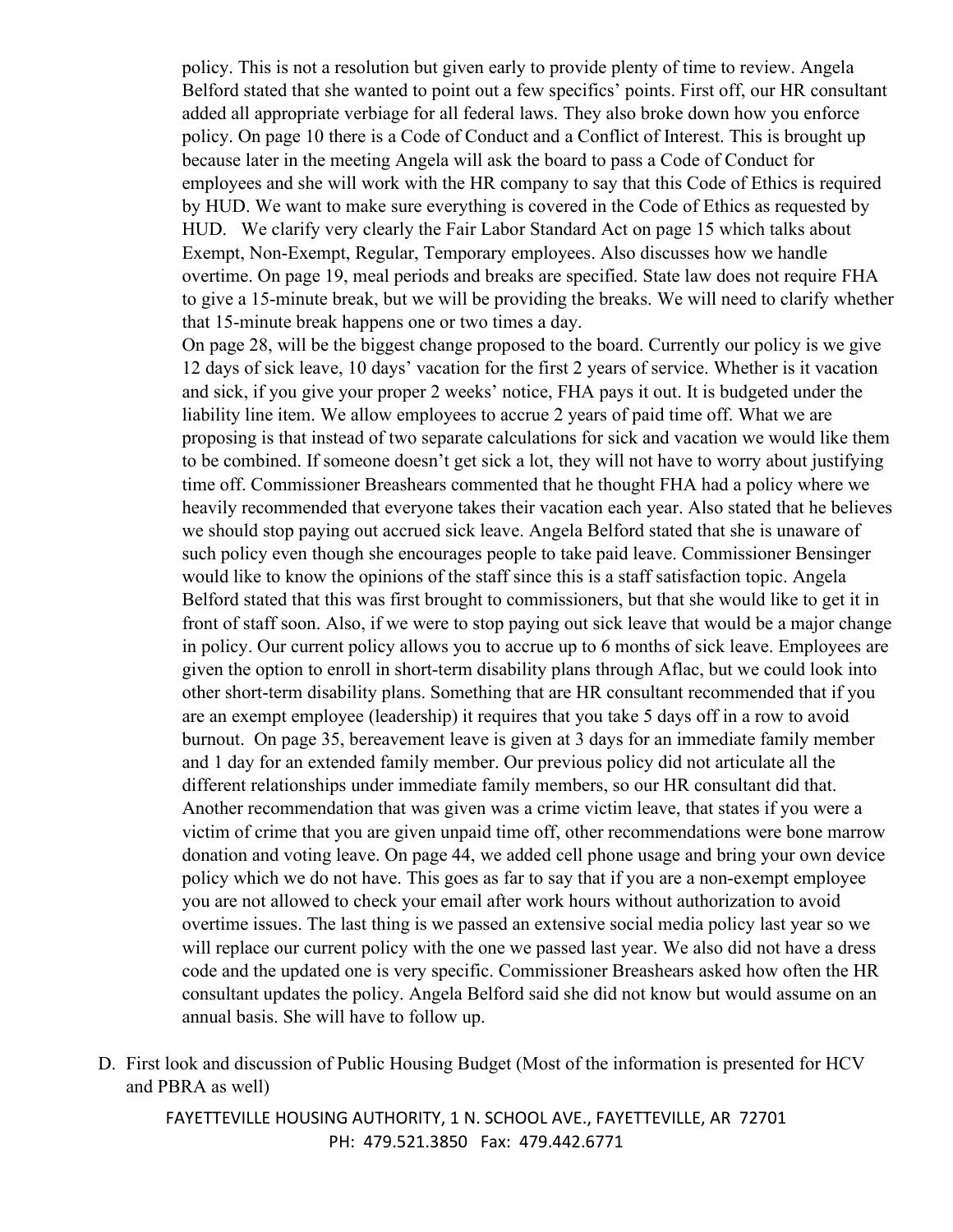a. There are 196 units as part of our ACC and 2 of the units have been offline for a year and a half. When it says Average Units Occupied that is what the 194 is. Its basis the number on 196 but the max we could have is 199. Tenant rent is an estimate based on what we have received this year so it can fluctuate each year. PUM stands for Per Unit Month. To be able to compare things across the board there are 196 units times 12 months a year so there is a possible 2352-unit months in a year. Everything is based on the percentage of unit months. Non-Dwelling rent included \$18,000 in the cell phone tower rent and \$6,000 from the voucher program but did not include money from the preschool. This is just a first look and the board will make recommendations. Part of the Capital Funds budget we talk through that we add a line for operations and that line is now reflected with the \$43,000 and this is the subsidy. HUD issues a subsidy January through December but every housing authority has their own operating year. FHA ends in September 30<sup>th</sup>. They estimate that we will have 1.1 million dollars in revenue. Discussed salaries, legal expenses, and training. Training comes out of capital funds. Public Housing does not have a line item for training, but the other programs do. All the utility expenses are estimated based on our previous months. Ordinary Maintenance and all associated costs are close to the prior year since Angela Belford has not been on board for an entire year. This was due in July to our accountant so when the numbers were ran for that, we were running close to the previous year's numbers. A big change is in our protective services. It is about a \$28,000 increase to add security guards to walk property 7 days instead of the current 5 and monitor Hillcrest Towers on the weekends. (At 8pm Commissioner Terry arrived). We participate in payments in lieu of taxes, which is a pilot program. We do not have to pay taxes, but we have to offer a value to the community. Part of this money goes to the Resident Engagement Coordinator's salary. Our bad debt expense is running lower than budgeted and our collection is running ahead, which we think is because we changed our policy to allow you to be on a waiting list with debt but not lease up. Extraordinary maintenance schedule will show you items that above and beyond ordinary maintenance. The only way to spend down the reserves is to budget to go into a deficit. At the end of this year it will put us around 5-6 months which is recommended. Commissioner Breashears stated that most budgets he is aware of match the budget to their income. Angela Belford stated that if we do that, we will continue to maintain a 14-month reserve. Commissioner Breashears asked if there was something else, we could do with the reserves such as buy housing. Angela Belford stated that HUD specifically told her that we do not use Public Housing funds to buy property it is for operating subsidy. Commissioner Breashears asked how we will know how close we are to spending up our reserves? Angela Belford stated that if we spend the money based on the budget, at the end of fiscal year 2020 we will have 5 months left. This budget kept the same budget as last year's maintenance until an entire year is seen. For positions that are laid across each department such as the Executive Director, Deputy Director, and Executive Assistance we are looking at have a central office cost program. If that happens then it removes a lot of overhead, if we do more building projects then the high-level salaries can be paid out of those entities. Commissioner Terry stated a precautionary principle, at what extent are we holding some of those reserves to the side knowing that we have some big expenditures coming up. Angela Belford stated that depending on what we do with some of our properties, we will not be able to take that reserve with us. Commission Terry stated that we need to take inventory of items that need to be completed and keep in mind that the reason we have this money is because we didn't spend the money when it needed to be spent. She also informed the board that we received the Americore grant so we can start to make a list of items they can work on. She will have orientation with them in Mid-September. More than likely they will get to us in November. Commissioner Breashears asked if this budget was only for Public Housing. Angela Belford informed the board that it was only for Public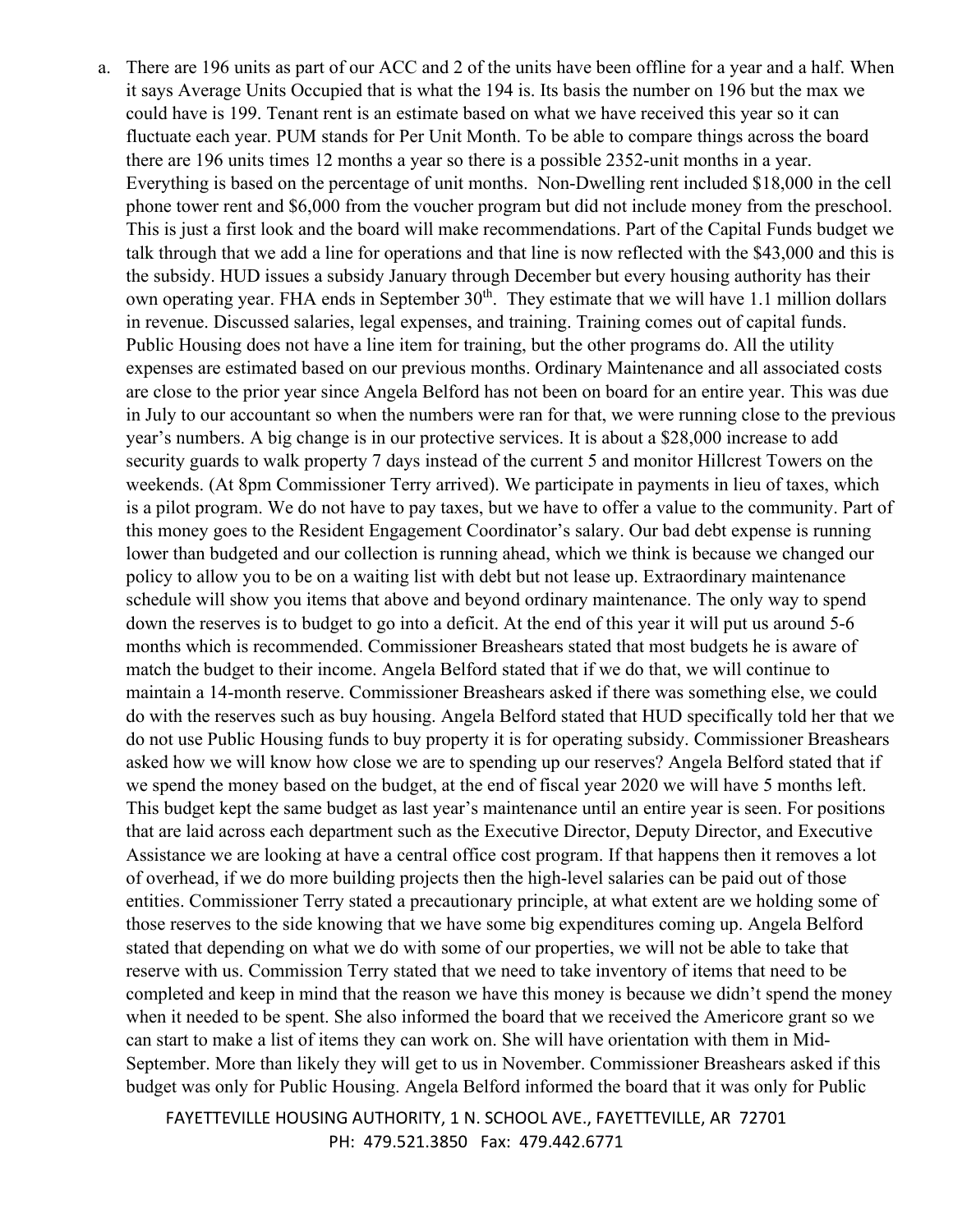Housing for the reason of nailing down administrative expenses such as salaries for Morgan Manor. Once these items are finalized, they can be plugged into the Morgan Manor budget. The same thing applies for the Voucher Program. Tonight, we are not approving this budget, but it was presented to look at and discuss. The only changes to salaries from last month is from adding a social worker, which was allocated across all entities. The social worker role will be to provide additional support to residents on our property sites. Angela Belford brought up the organizational chart to review and proposed to create a Supportive Housing Services Department which would be overseen by the case manager and would house the resident engagement coordinator and the social work intern. Commissioner Breashears asked about how the salary distribution. Angela Belford pulled up the schedule of salaries for reference and explained that a percentage of the salaries are allocated to public housing. Commissioner Breashears had several specific questions related to the budget and reporting. Commissioner Stafford stated that we will be having a workshop to work through any questions the board may have. Commissioner Terry reminded the board that the board is to serve as a governance body. The board meeting should be high level and any workshopping should happen before the meetings. Angela Belford stated that based on a poll that we could have the financial workshop September  $23^{rd}$  from 2-4p. Neal, the accountant from Lindsey will be available during that time. Commissioner Terry also requested going forward that the final agenda be available to the board, clerk, public etc. going forward. Commissioner Stafford suggested that it may be beneficial to have "workshop" meetings mid-month to keep the regular meetings cleaner.

- E. Commissioner Stafford motioned to move to staff reports. Commissioner Terry 2<sup>nd</sup> the motion. All in favor.
	- a. Operations and Voucher Program Manager, Victoria Dempsey
		- i. Currently 115 VASH Vouchers leased up, 5 are seeking.
		- ii. Currently 469 Housing Choice Vouchers Leased, 20 are seeking.
		- iii. Total HAP payments: \$222,630
		- iv. Commissioner Terry stated that she gets 2-3 calls a week from residents. She gave an example and asked what the proper procedure is to follow up with the voucher program to know that there was follow up with the resident. We will follow up with the field office and/or attorney for guidance on best practice.
		- v. Received notification that we were awarded \$45,000 for increase VASH Leasing Funds.
		- vi. We are working on the Mainstream Voucher Grant. If awarded, 119 permanent supportive vouchers for non-elderly and disabled will be provided.
	- b. Public Housing Director, Joy Hunnicutt
		- i. Morgan Manor and Willow Heights have zero vacancies, Lewis Plaza has one vacancy, and Hillcrest Towers is using vacancies for the renovation currently.
		- ii. Report on numbers and time taken for work orders for the month. Report on online applications and online rent payments.
		- iii. DFA Collection
		- iv. The REAC inspection for Morgan Manor was on Wednesday July 31, 2019. We scored 87 out of 100 possible points.
		- v. Currently preparing for our next REAC inspection for our Public Housing Properties. We will not get more than a 14-day notice. We expect to get notice for the inspection in September.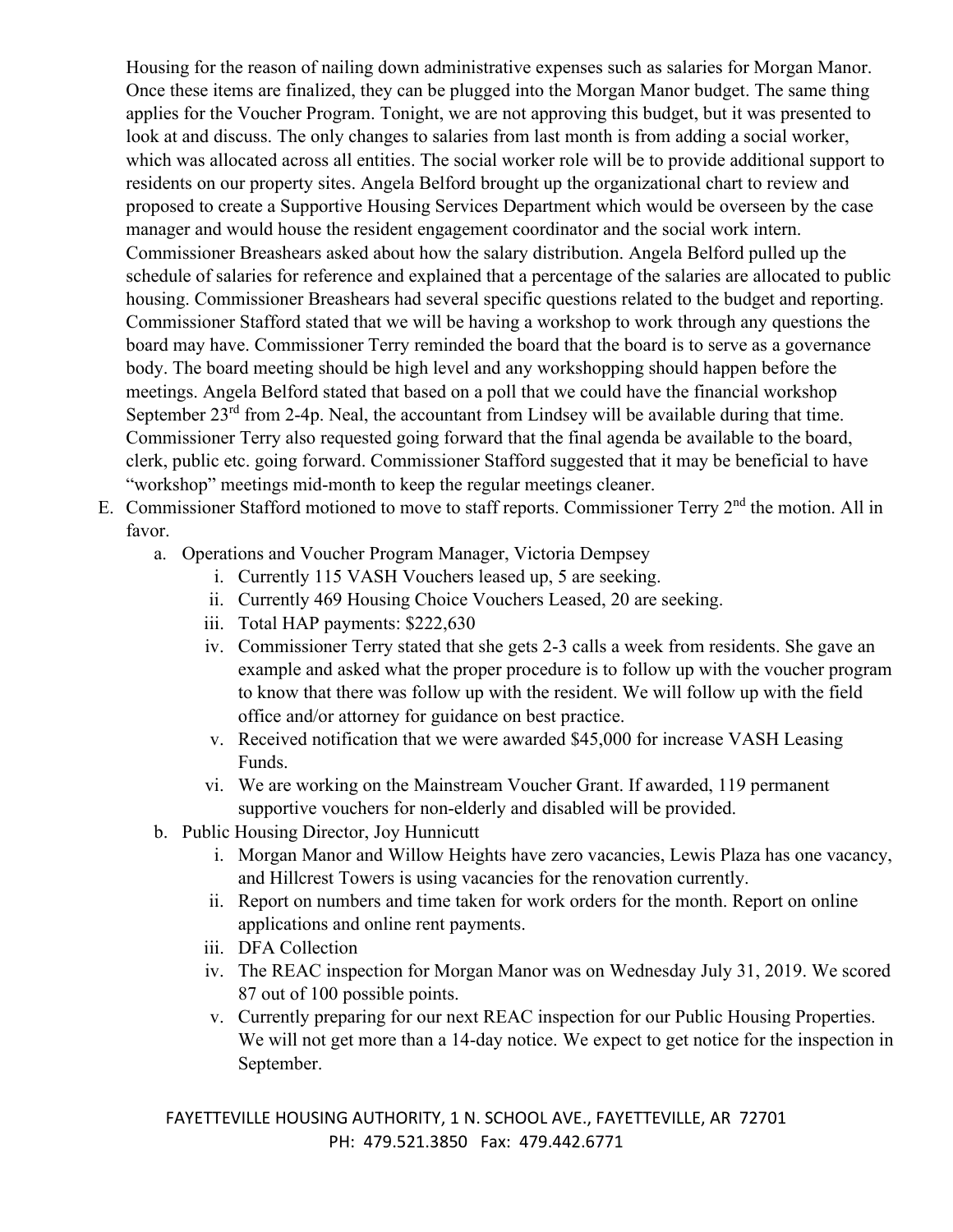- vi. Ralph Nesson of NWA Books for Kids hosted an Eat and Read event on Saturday, July 27<sup>th</sup> at Walker Park.
- c. Executive Director, Angela Belford
	- i. Deputy Director, John Berry starts on September 3, 2019.
	- ii. We published the Director of Housing position and so far have 29 applications and 7 strong candidates.
	- iii. Our rezoning request went through Planning Commission and next Tuesday we are item agenda "F".
	- iv. During the last 30 days, we applied for the NWA CoC Grant with Ozark Guidance Center. We have worked closely with our HR Consultant on our personnel policies. We worked several hours with our account on our budget. Thanks to Commissioner McMahon for assisting with the phase of moving the laundry room to the first floor. Continuing to monitor the changes to the air conditioner units at Hillcrest Towers. We had a homeless meeting with faith community. The community is looking at ways to provide support to those who have been experiencing homelessness and are now housed. Connected with PACE of the Ozarks with great opportunities for our residents who are Medicaid and Medicare eligible. Services provided are transportation, day services, medications, doctor appointments, in home assistance, ADA services, etc. PACE provided a presentation at Hillcrest Towers for our residents. Had an informal meeting with Stan Green who is the ADFA Board Chair about future development opportunities and getting to know what they are looking for. Attended the Cultural Arts Corridor Steering Committee and followed up with Peter Nierengarten. They did pass the policy directive to explore the financing. Worked with Ali Quinlan to get the original blueprints scanned for ease of working on CAC project.
	- v. Next 30 days, we will complete grant applications. Angela Belford, Ezra Breashears, and Cassie Snider will be attending NAHRO Conference in Hot Springs September 10- 13. HUD specialist, Davis Bacon will review our files on September 25, 2019. We are preparing for homeless meeting on October  $3<sup>rd</sup>$  talking about Life Teams with the faith community. We will be training the Deputy Director. We will continue to work with pro-bono affordable housing consultant, Kevin on plans for Lewis Plaza. Hillcrest Towers renovation is continuing. The first phase was 11 weeks, the project manager switched and had a small crew. Now we have more staff working. Commissioner Stafford asked for an update with Welcome Health. Angela Belford stated she would follow up with them.
- F. Resolution #1171 Authorization to convert temporary Receptionist to permanent Housing Assistant. We have reworked the job description to include inspections which is very helpful. Resolution #1172 -Authorization to hire Supportive Housing Case Manager (Social Worker). Commissioner Bensinger made the motion authorize to convert temporary Receptionist to permanent Housing Assistant and to hire Supportive Housing Case Manager. Commissioner Terry 2<sup>nd</sup> the motion. All in favor.
- G. Resolution #1173 Authorization to extend Cell Phone Tower Lease. The lease agreement with AT&T expires in September. In summary large cell towers are becoming less and less and they are moving to smaller cell towers. We were informed that at some point they may no longer need our tower. We have been receiving \$1,500 each month for the lease of the tower. If we renew the lease, we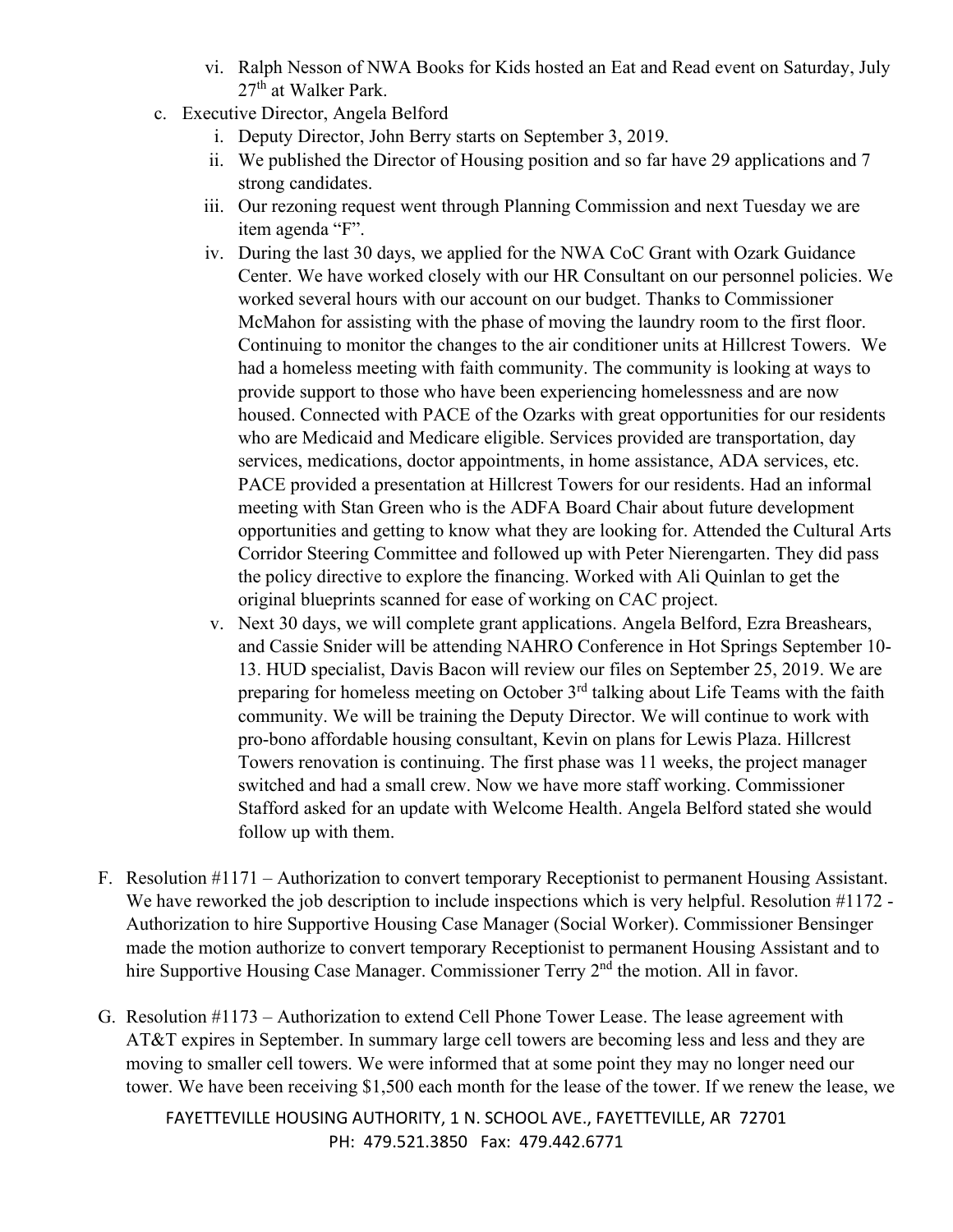will be offered \$1,100 each month or we could get a lump sum of \$190,000 and we would give them a 50-year easement to allow them to put the tower there. If at any point they abandon our tower they would release the easement within 2 years. We will need to review the language with the attorney. The lease expires September 30th, and it takes 30 days to get it through legal. Commissioner Terry asked to table the topic until the attorney has time to review. Angela Belford stated that we don't have the time as it will take about 30 days for approval and by that time the lease will expire. Commissioner Stafford expressed that based on the math she completed they are asking us to make a decision on something that would go into 2069.If we did not do the lump sum it would take monthly payments through 2032 to breakeven with the lump sum amount. Commissioner Terry said the hesitation is that the technology will change. Angela Belford stated that this is not an exclusive agreement and we are able to speak to other vendors. Commissioner Breashears stated that he would like to investigate the rate of payment and he believes that we should be given more each month. Commissioner Bensinger stated that the easement is stronger than a lease. Commissioner Terry made the motion to table Resolution #1173. Commissioner Breashears 2nd the motion. All in favor.

- H. Resolution #1174 Update of Fayetteville Housing Authority Policies on Discrimination in Housing and Sexual Harassment. HUD passed some regulation in 2017 and we had not updated. Over the last couple of weeks, all regulations regarding Discrimination in Housing and Sexual Harassment have been sent to our attorney for review. Angela Belford brought up the changes for commissioners to view. Commissioner Stafford made the motion to approve Resolution #1174 to update Fayetteville Housing Authority Policies on Discrimination in Housing and Sexual Harassment. Commissioner Bensinger  $2<sup>nd</sup>$  the motion. All in favor.
- I. Resolution #1175- Code of Ethics for Employees. We must have an electronic version submitted to HUD. We have not had one. One has now been created. This is also a requirement for a grant we are applying for. The Code of Ethics covers external vendors, ethical standards for employees and commissioner, definition of fraud, responsibilities of executive director. Commissioner Stafford stated that she noticed in this document that it covers grievance procedures for commissioners. Commissioner Terry asked if this was reviewed by our attorney. Angela Belford stated it has not been. Commissioner Breashears expressed that he believes this is a terrible ethics document. Commissioner Bensinger motioned to approve Resolution #1175 Code of Ethics for Employees. Commissioner Stafford she would like an amendment with the attorney review before submission. Commissioner Breashears 2<sup>nd</sup> the motion. All in favor.
- J. Resolution #1176- Procurement Policy. Procurement Policies were updated both in State and Federal. The biggest change to come was to lower the small purchase price from \$250,000 down to \$75,000. Anything under \$75,000, three bids are required. Anything under \$20,000 is considered a micro purchase. You are only required to have two bids, both of which can be verbal or by email. Angela Belford proposed to remove the clause that the board must approve purchases of \$20,000. Commissioner Stafford made a motion to accept Resolution #1176- Procurement Policy as is with the suggested edits and changes. Commissioner Breashears 2<sup>nd</sup> the motion. Commissioner McMahon asked Angela Belford what would happen if she only received 1 bid. Angela Belford responded that it is in the Procurement Policy that she must adhere to the changes being proposed. Commissioner McMahon asked if this needs to be passed now. Angela Belford stated no. Roll call for vote,